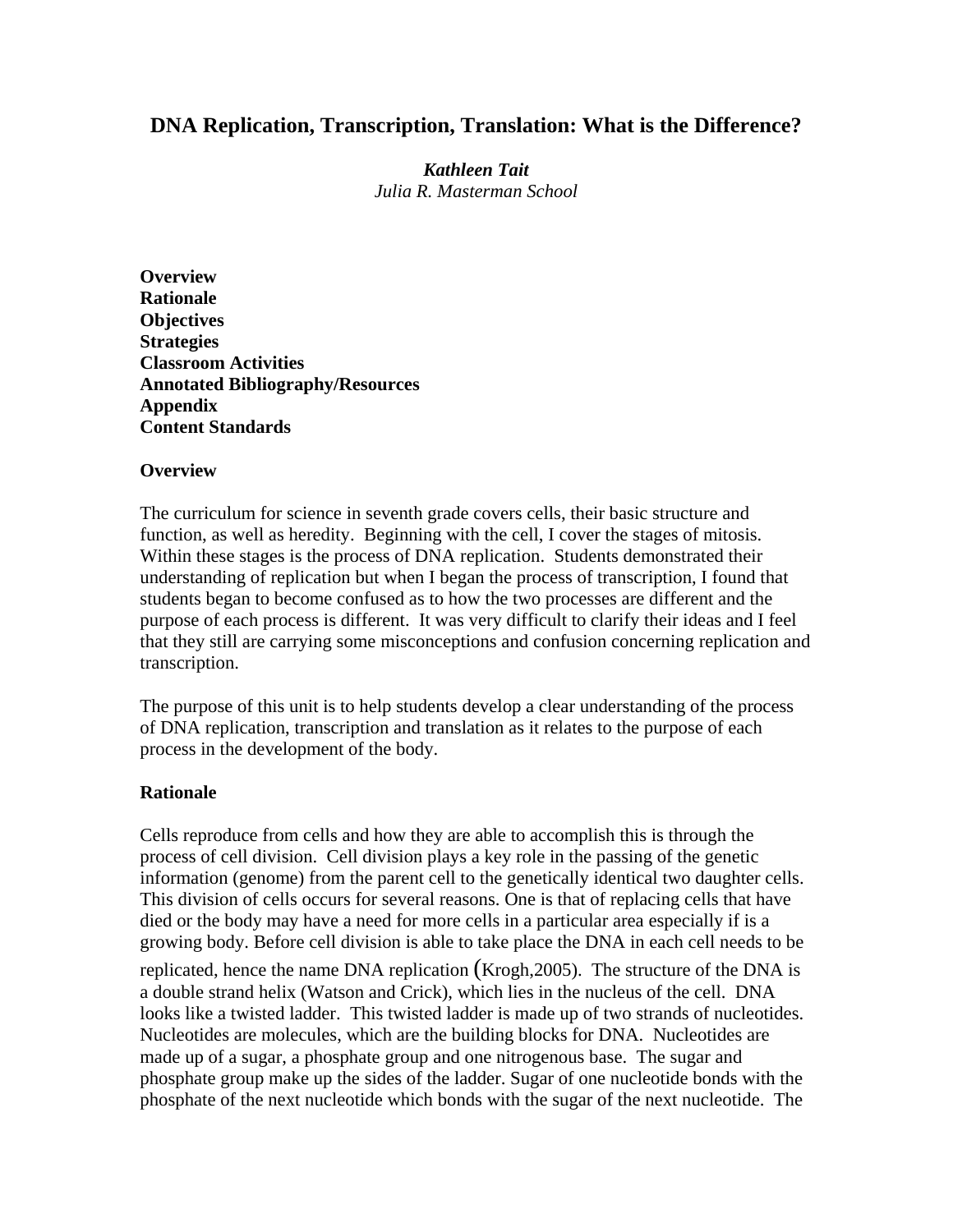nitrogenous bases are adenine, thymine, cytosine and guanine. The two strands of DNA are connected through the weak hydrogen bonding of the nitrogenous bases. The base pairing rules are that adenine always pairs with thymine while cytosine always pairs with guanine (Campbell and Reece, 2005). These base pairs make up the rungs of the ladder. This base pairing is the key to DNA replication.

The first step in cell division is the replication of the DNA in preparation for two daughter cells. Replication begins with the unwinding of the DNA helix. The second step is the separation of the base pairs to serve as the template for the third step, which is the complementary pairing of the template to the free nucleotides. This results in two helices each having a parent strand and a complementary strand (Campbell and Reece, 2005). The cell then continues the process of cell division with the end result being two daughter cells containing the same genetic information as the parent.

Base pairing is also important in the process of protein synthesis (Campbell and Reece, 2005). Protein synthesis is the building of needed proteins for various biological functions. The first step in the process of protein synthesis is transcription. Transcription begins with an enzyme unwinding a part of the DNA molecule to allow this enzyme to make an mRNA copy of a gene, which is a portion of the DNA that codes for one or more proteins. The mRNA copies only the gene within one strand of the DNA in order to provide the information to make a protein. mRNA substitutes uracil for thymine. Now that the gene in the DNA strand has been copied, transcription is complete.

Once the mRNA leaves the nucleus, the process of translation begins. The mRNA enters a ribosome located in the cytoplasm. While in the cytoplasm, tRNA brings the amino acid for the mRNA being read. As the mRNA is read, the amino acids are strung together into a chain, which when finished is folded and forms a protein (Krogh, 2005). The chain of mRNA is read by its codons. Codons are sets of three nucleotides on the strand that are in sequential order. So for every three nucleotides in sequential order, that is a codon which specifies a single amino acid to be inserted in the protein. There are sufficient numbers of codons on the strand to specify all the amino acids form a protein. When the mRNA is attached to the large and small subunits of the ribosome, each codon in the mRNA will pair with a complementary set of nucleotides in the anticodon of a tRNA. tRNA has two main functions. First, the one end of the tRNA picks up an amino acid in the cytoplasm, which it will carry to the ribosome. Secondly, the other end of the tRNA carries the anticodon, which will bond with the codons of the mRNA (Campbell and Reece, 2005). This allows the tRNA to translate from the codon encoding the mRNA to the necessary amino acid by base pair matching the the anticodon to the codon on the mRNA. The complementary anticodon on the one end of the tRNA is able to bond with the codon on the mRNA thereby adding the appropriate amino acid to the polypeptide chain. Once the pairing of the codons to the anticodons is complete, then the string of amino acids, known as a polypeptide chain is released and folded up to form a protein.

From reading all of this information, it is important to note that base pairing is the key in DNA replication, transcription and translation. The process used in each is different and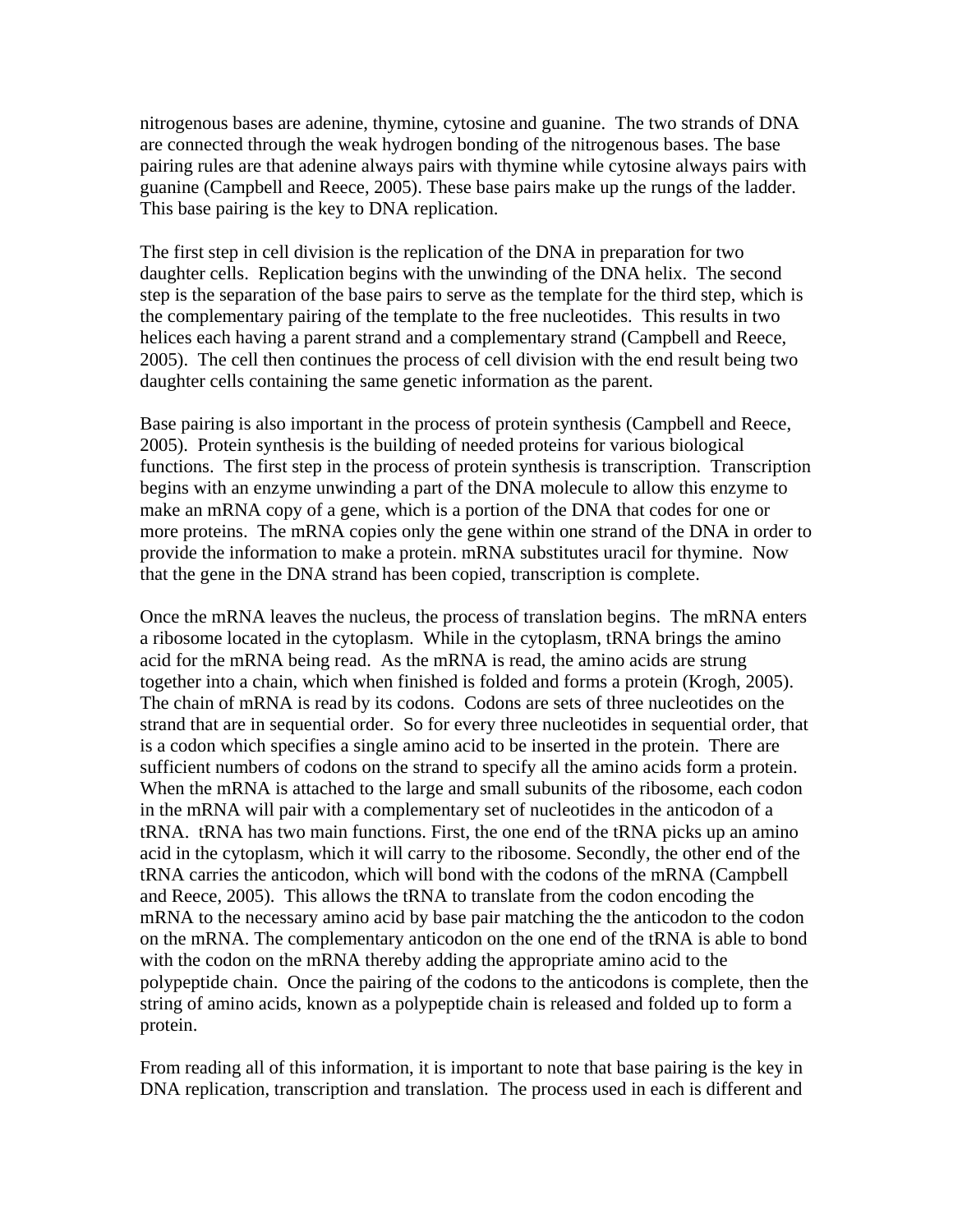different types of molecules are produced (DNA, mRNA and proteins) but all three processes depend on base pairing

## **Objectives**

Students will identify the parts of a nucleotide as the building block for DNA Students will be able to identify complementary base pairs

Students will explain the importance of base pairing in the process of DNA replication Students will demonstrate how base pairing takes place during DNA replication Students will be able to explain the two-step process of protein synthesis (transcription and translation)

Students will explain the role of base pairing in translation.

### **Strategies**

#### Think-Pair-Share

This strategy allows time for each student to reflect on a given question, idea, or concept, before pairing with someone else to share. I have found it to be effective especially for students who are shy about answering in class or for students who are afraid of being wrong in front of others. This strategy offers some anonymity while allowing for the ideas and thoughts of the students to be shared and heard. It also helps me in discovering any misconceptions students may hold regarding a specific concept.

#### Models

One of the most important aspects of teaching concepts that are on a microscopic level is the use of models. During this unit, it will be impossible for the students to view first hand the processes of DNA replication, transcription, and translation without the use of some type of visual aid. I would like to have two models available for the students use. The first model is the actual DNA double helix model with which they can view and learn the structure of the DNA molecule. They will be able to see how the nucleotide is the building block for the structure as well as identify the parts of that nucleotide. Students will observe the base pairings of the nucleotides, which form the rungs of the helix. The second model is one that I am creating and will involve the use of colored coded magnets and popsicle sticks. These pieces will replicate base pairing during the processes of DNA replication, transcription, and translation.

### Inquiry based learning

Guided inquiry is another strategy that I have successfully employed in my classroom. I present students with the overarching question for the unit. It is really the big idea turned into a question. From the big idea question, I develop several smaller sets of essential questions. It could also be interpreted as chunking. I then set up the necessary activities and labs that would lead the students to answer the questions. Based on my experience in the classroom, this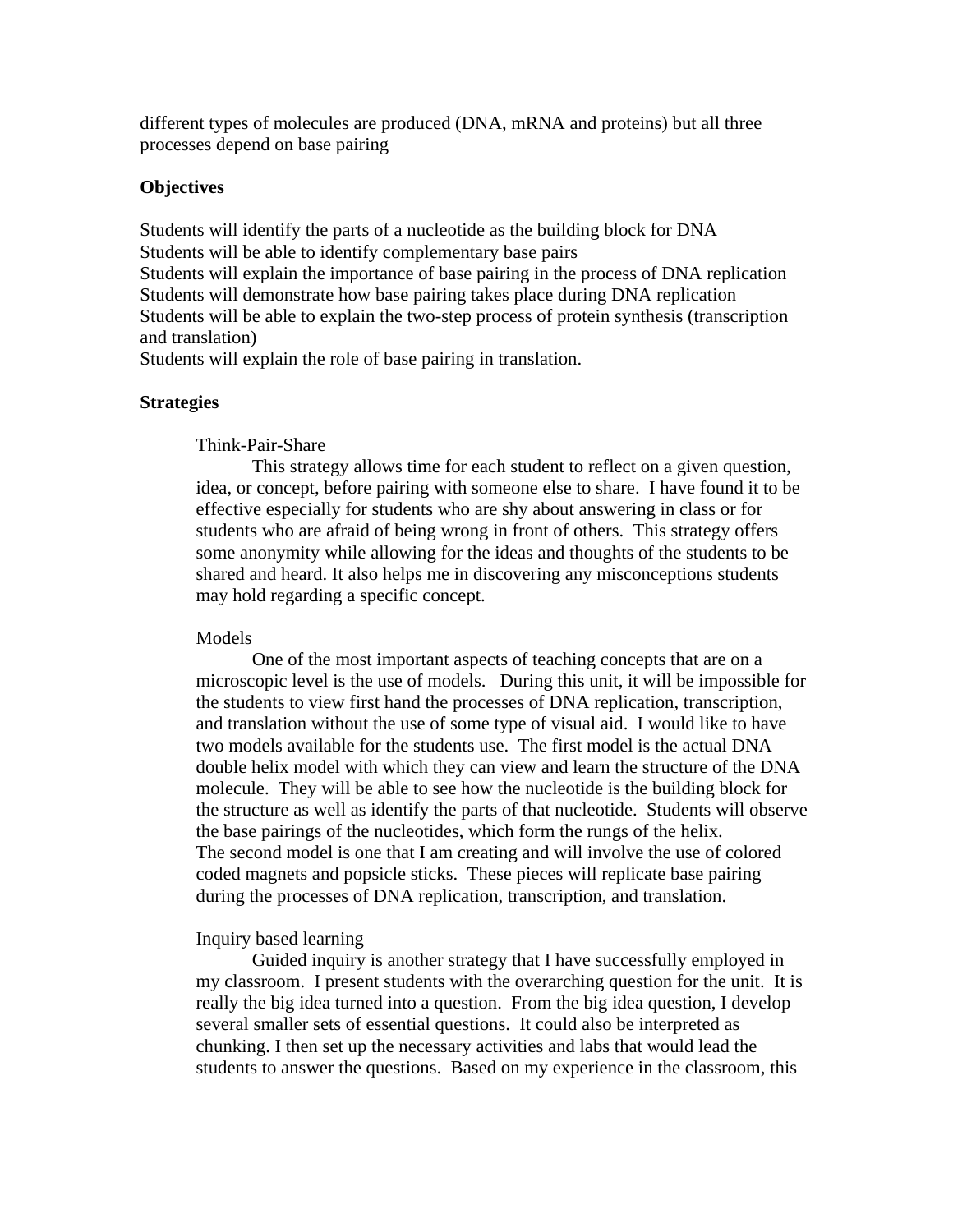technique models science process skills and demonstrates the iterative process of science.

#### Technology learning

The computer will be of valuable use for this unit since it will allow the students to perform simulations, webquests, and get a genuine look inside the world of the cells basic functions. There are many great websites that will be incorporated into the lessons I will teach. On the flip side, students will also be able to use technology to complete presentations on what they have learned through experimentation or research. I recommend PowerPoints, Google Docs, and especially Prezis, which are similar to PowerPoints but allow students to incorporate any software, pictures, links, and texts they would need to complete their project.

#### Cooperative learning

This strategy is one of my favorites and most effective. I usually do not have any more than four students in a group. For me, the optimal number is three. Each member in the group must take a role assignment and follow through on that assignment. The roles vary depending upon the activity, but generally they are leader, material collector, recorder, researcher, presenter, and checker. Each task has a specific set of guidelines for the student to follow in order for the group to be successful.

#### Socratic Method

Socratic Method goes hand in hand with inquiry-based learning. This method is used to lead students into the direction of learning that needs to take place within a given content area. Questions asked are to be thought provoking, intellectual and spark discussion on any number of topics.

### **Classroom Activities**

Day One

Objective:

Students will identify the parts of a nucleotide, the building blocks for the DNA molecule.

Students will identify the 4 bases in a nucleotide, in addition to identifying the complementary pairs when nucleotides are joined on the DNA helix

Essential Question: What makes up the DNA molecule and how is it structured? Guiding Question: How are base pairs formed?

Materials: See Appendix A for details Magnets color-coded for each of the four bases Styrofoam balls color-coded for sugar and phosphate backbone **Computer** White board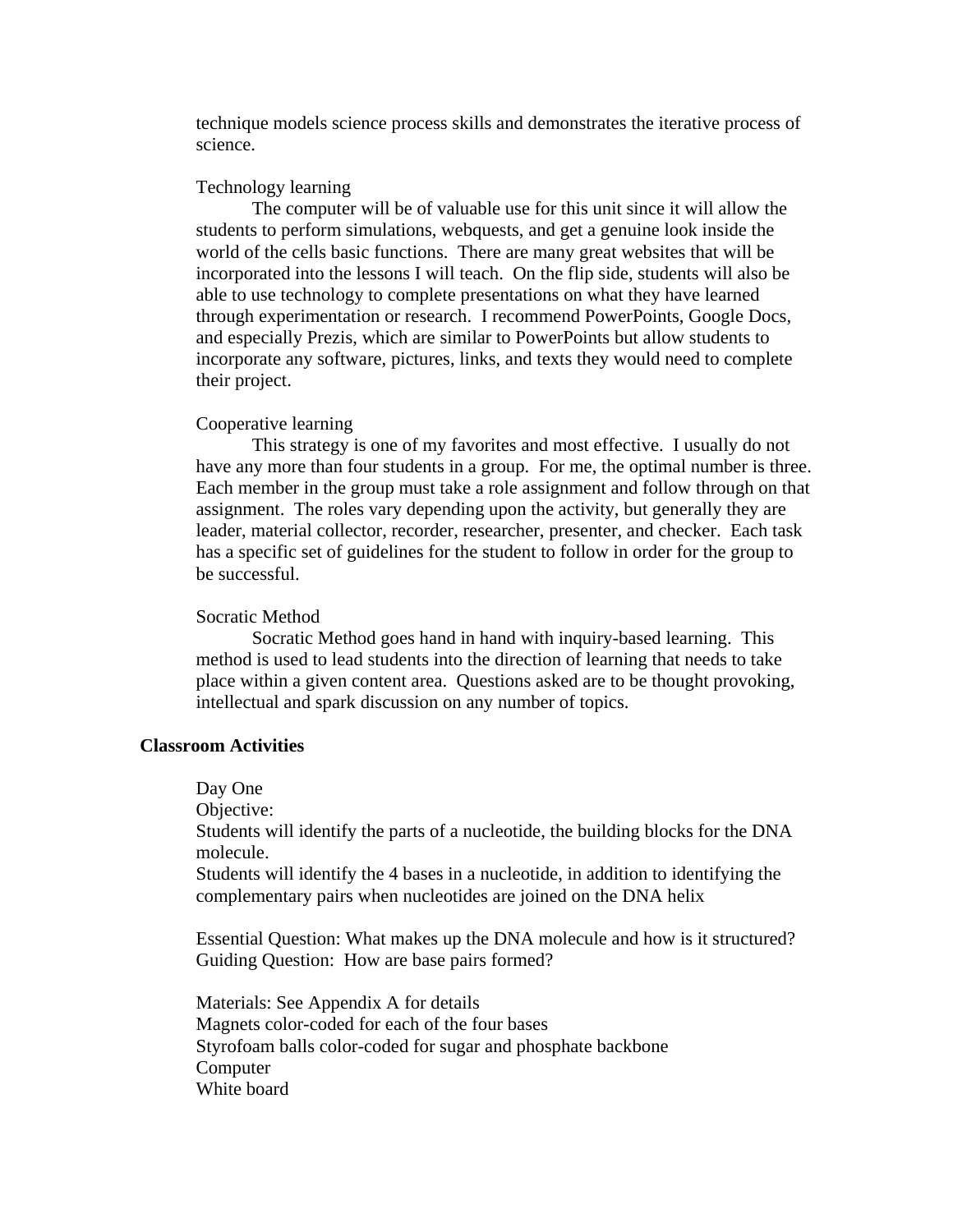Begin the class with a discussion to the question posed to them. Gather their ideas, and elicit prior knowledge and possible misconceptions a student may hold. Record their responses on chart paper to be referred to at the close of the lesson. Explain to the students that they will view a video with James Watson concerning how he and Crick discovered the structure of the DNA molecule.

Students will review the rule of base pairing that is adenine-thymine and cytosineguanine as well as the sugar phosphate backbone of the helix. Students will be shown a model of the double helix structure of the DNA molecule as a result of the work of Crick and Watson. Students will then be given materials to reconstruct the double helix through the use of color-coded magnets and Styrofoam balls (Appendix). The goal of this model is to use magnets that represent the 4 bases. By using the magnetic attraction created between two magnets of opposite poles, will allow for the students to visualize how complementary base pairs are formed. I want the students to understand how cytosine pairs with guanine while adenine pairs with thymine.

Allow students to work in pairs to manipulate the nucleotides into their complementary base pairs. Allow them time to experiment with the number of different sequences they can come up with in their model.

Video to view: [http://www.dnalc.org/view/15492-Discovering-the-double-helix](http://www.dnalc.org/view/15492-Discovering-the-double-helix-)structure-of%20DNA-James%20Watson-video-with-3D-animation-and- %20narration.html

### Assessment:

Have students answer the essential question introduced at the beginning of the lesson.

Day Two Objectives: Students will explain the importance of base pairing in the process of DNA replication.

Essential Questions: How is base pairing important in the process of DNA replication? How is the process of base pairing completed during replication?

Begin the lesson with a quick review of the previous day's lesson concerning nucleotides and the structure of the DNA molecule. Have students build a DNA molecule using the models built yesterday. Ask students to use their models to simulate how replication might occur within the complementary base pairs.

Invite students to look at a video of DNA replication: <http://www.dnatube.com/video/365/DNA-Replication>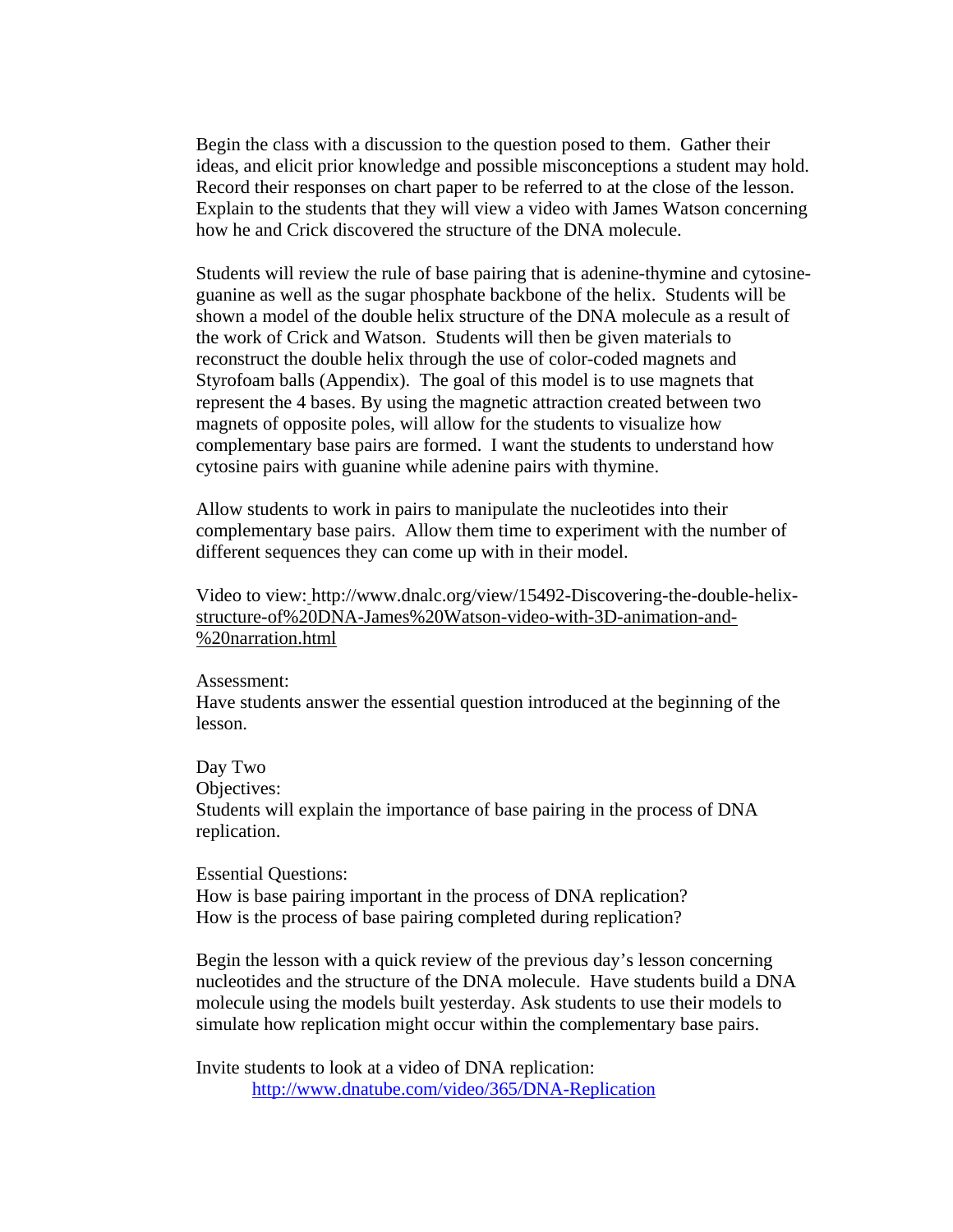Students can then practice with a DNA replication simulation by clicking on this link:

<http://learn.genetics.utah.edu/content/begin/dna/builddna/>

After students have practiced the DNA replication simulation, have them begin the next activity, which focuses on the importance of the base pairing during replication. This activity requires the students to look at base pairing and its importance in the replication of the gene for Human Growth Hormone (hGH). Students will be able to replicate the DNA of the hGH through the use of color coded paper clips. Click on the link for DNA Replication: Paper Clip Activity [http://www.tiemanbiology.com/uploads/6/3/2/3/6323843/dna\\_replication\\_paper\\_c](http://www.tiemanbiology.com/uploads/6/3/2/3/6323843/dna_replication_paper_clip_activity.pdf) [lip\\_activity.pdf](http://www.tiemanbiology.com/uploads/6/3/2/3/6323843/dna_replication_paper_clip_activity.pdf)

When this activity is completed each pair of students should reflect on the essential questions and respond to them by providing evidence found from doing the activities.

 Day Three Objective: Students will be able to explain the two-step process of protein synthesis (transcription and translation)

Essential Question: How does protein synthesis work in the cell?

Ask the students to recall the importance of base pairing from the previous activity. Elicit the fact that base pairing allows for the correct replication of the DNA. The first step in the process is transcription. Transcription is the process where a certain gene within the DNA is copied to an mRNA molecule, which travels outside the nucleus into the cytoplasm where the ribosome translates the information in the mRNA molecule into a protein through the assistance of tRNA. tRNA brings the correct amino acid or each codon in the mRNA. The amino acids are strung together into a polypeptide. When complete the polypeptide is folded into a protein. Transcription and translation are two steps in the process of making a protein, which the body needs in order to function properly.

For a terrific simulation of this process, provide students with computers and have them click on the link to PBS: DNA workshop ([http://www.pbs.org/wgbh/aso/tryit/dna/\)](http://www.pbs.org/wgbh/aso/tryit/dna/) or to Learn Genetics: Transcription and Translation ([http://learn.genetics.utah.edu/content/begin/dna/transcribe/\)](http://learn.genetics.utah.edu/content/begin/dna/transcribe/)

After the practice simulations, it is time for some hands on work. Working with words to understand protein synthesis will help students to understand the process.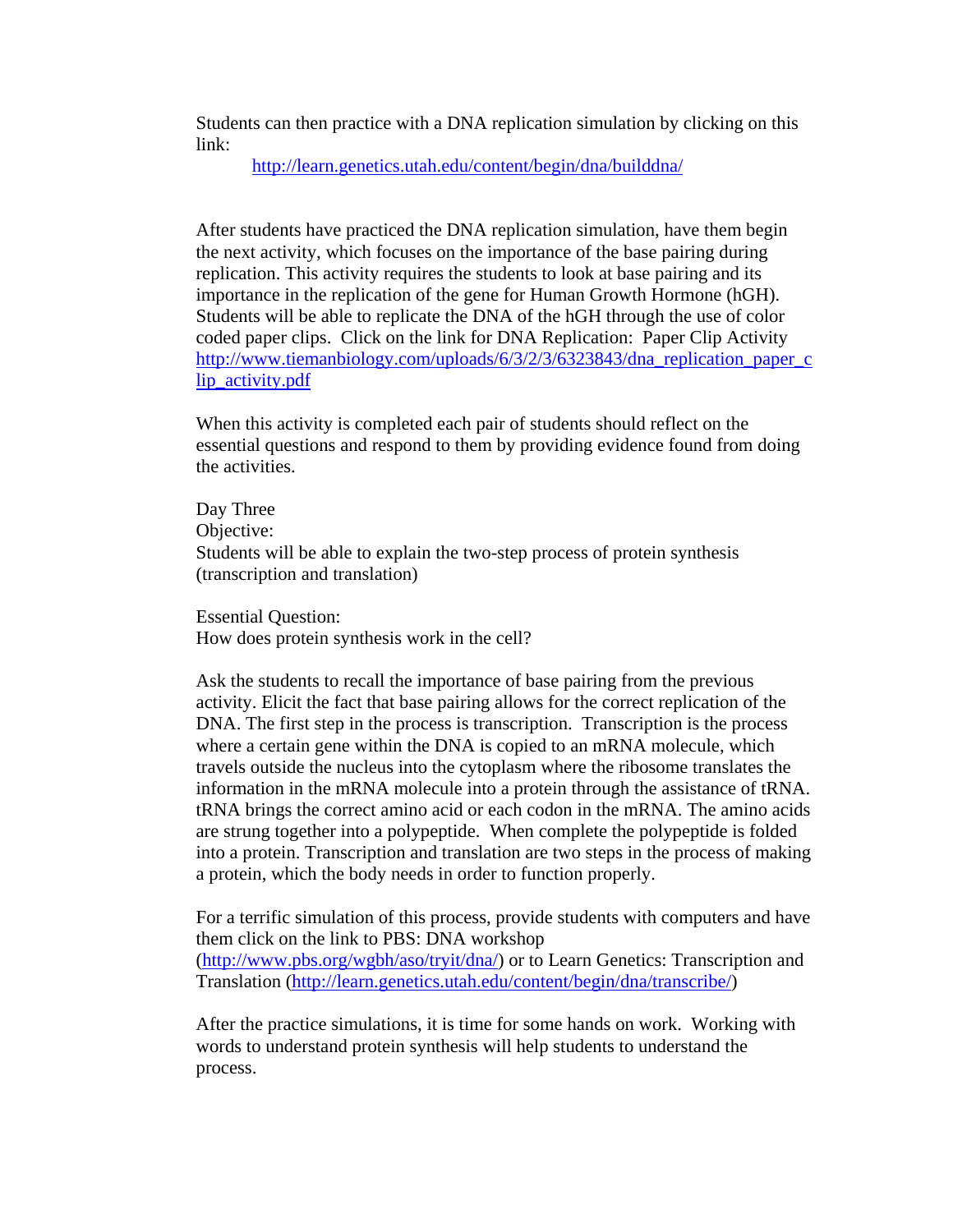[http://www.accessexcellence.org/AE/ATG/data/released/0247-](http://www.accessexcellence.org/AE/ATG/data/released/0247-LynnWartski/index.html) [LynnWartski/index.html](http://www.accessexcellence.org/AE/ATG/data/released/0247-LynnWartski/index.html)

Assessment: Have students work in pairs to demonstrate their understanding of the protein synthesis process either through visual aids, software presentations or in essay form.

Day Four Objective: Students will explain the role of base pairing in translation.

Essential Question: What role does base pairing play in translation?

This activity is from [http://serendip.brynmawr.edu/sci\\_edu/waldron/ - trans](http://serendip.brynmawr.edu/sci_edu/waldron/#trans) and will help the students understand translation by modeling the process. This process is particularly important for the students to understand how tRNA brings the anticodon to the mRNA, which is reading the codon, and adding another amino acid to the string forming a polypeptide chain.

## Assessment

Have students revisit the essential question and utilizing the evidence from their modeling activity, have them answer the essential question.

# **Annotated Bibliography/Resources**

*Biology: Dna replication*. (n.d.). Retrieved from

www.tiemanbiology.com/../6/../dna\_replication\_paper\_clip\_activity.pdf This activity will help the students to understand how DNA replicates during the process of cell division. The directions are clear and easy to follow, and the application of the process through the manipulation of the color coded paper clips allows the student to visualize the process on the microscopic layer.

# Bioman Biology *Genetics, Virtual Labs and Activities,*

*<http://www.biomanbio.com/GamesandLabs/Genegames/genetics.html>*

This website offers a variety of interactive games that take the student through the actual biological processes such as meiosis, mitosis, DNA replication, etc. The games are fun, informative and allow the student to manipulate each step in the process.

Brown, T. (2005). *Transcription, translation and replication*. Retrieved from [http://www.atdbio.com/content/14/Transcription-Translation-Replication](http://www.atdbio.com/contentent/14/Transcription-Translation-Replication) A website that offers clear explanations of the processes of replication, transcription, and

translation. Accompanying the explanations are beautiful illustrations that show how one process is linked to the other processes through base pairing.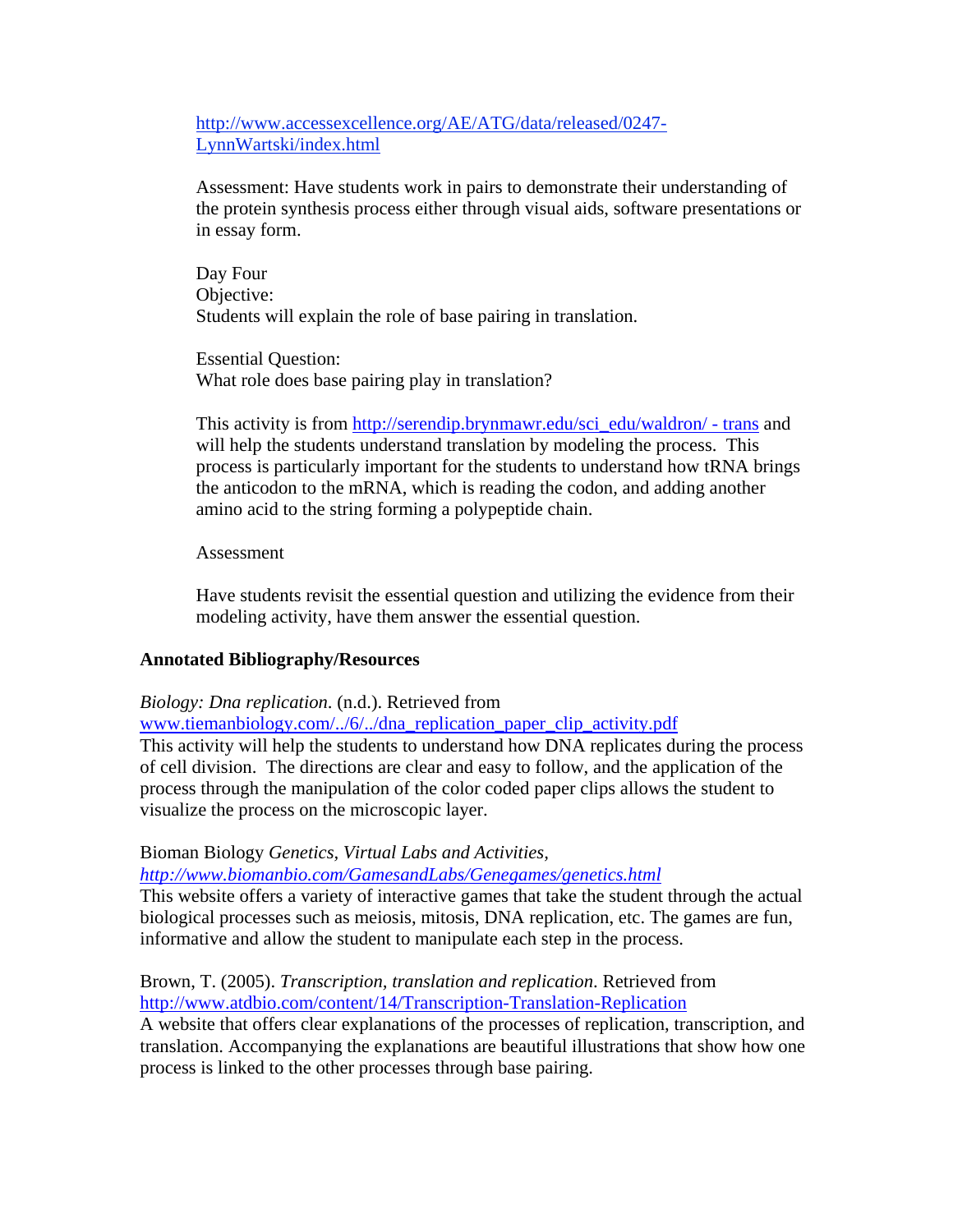Campbell, N., & Reece, J. (2005). *Biology*. (7th ed.). New York, NY: Pearson Benjamin Cummings.

A textbook used in high schools and universities that is a wonderful resource for teaching biological concepts. It offers beautiful diagrams and illustrations while explaining the underlying the principles of the three processes in this unit.

*Central dogma: From dna to proteins*. (2003, March 24). Retrieved from <http://www.biology.iupui.edu/biocourses/N100/2k3ch13dogma.html> Class notes which outline the important aspects of the three processes. It is short and quite to-the-point with some illustrations

*Dna workshop*. (n.d.). Retrieved from

<http://www.pbs.org/wgbh/aso/tryit/dna/replication.html> Interactive simulation for students to use to learn DNA replication. Visuals are bold and directions for the students are very clear

*Dna learning center*. (n.d.). Retrieved from [http://www.dnalc.org/resources/3d/TranscriptionBasic\\_withFX.html](http://www.dnalc.org/resources/3d/TranscriptionBasic_withFX.html) Transcription simulation for students to view and observe how this process begins and progresses to completion

Krogh, D. (2005). *Biology: A guide to the natural world*. (3rd ed.). Berkeley, Califiornia: Pearson/ Prentice Hall.

Graduate school textbook that explains the scientific concepts of replication, transcription, and translation. Illustrations and diagrams are clearly labeled and colorful.

Science Odyssey *DNA workshop<http://www.pbs.org/wgbh/aso/tryit/dna/>* This is an interactive simulation for students to use to learn the process of DNA replication. Visuals are bold and directions for the students are very clear

Waldron , I. (2012). *Understanding the functions of proteins and dna*. Retrieved from <http://serendip.brynmawr.edu/exchange/bioactivities/protein> This activity models the process of translation and allows the students to manipulate each step of the process in order to clarify their understanding.

Wartski, L. M. (n.d.). *Protein synthesis and words*. Retrieved from <http://www.accessexcellence.org/AE/ATG/data/released/0247-LynnWartski/index.html> An activity for students to perform in pairs that physically gets them moving as if they are the mRNA and the tRNA. By collecting the data and placing them in the correct order, they will make words. This activity simulates the mRNA and the tRNA in the process of protein synthesis.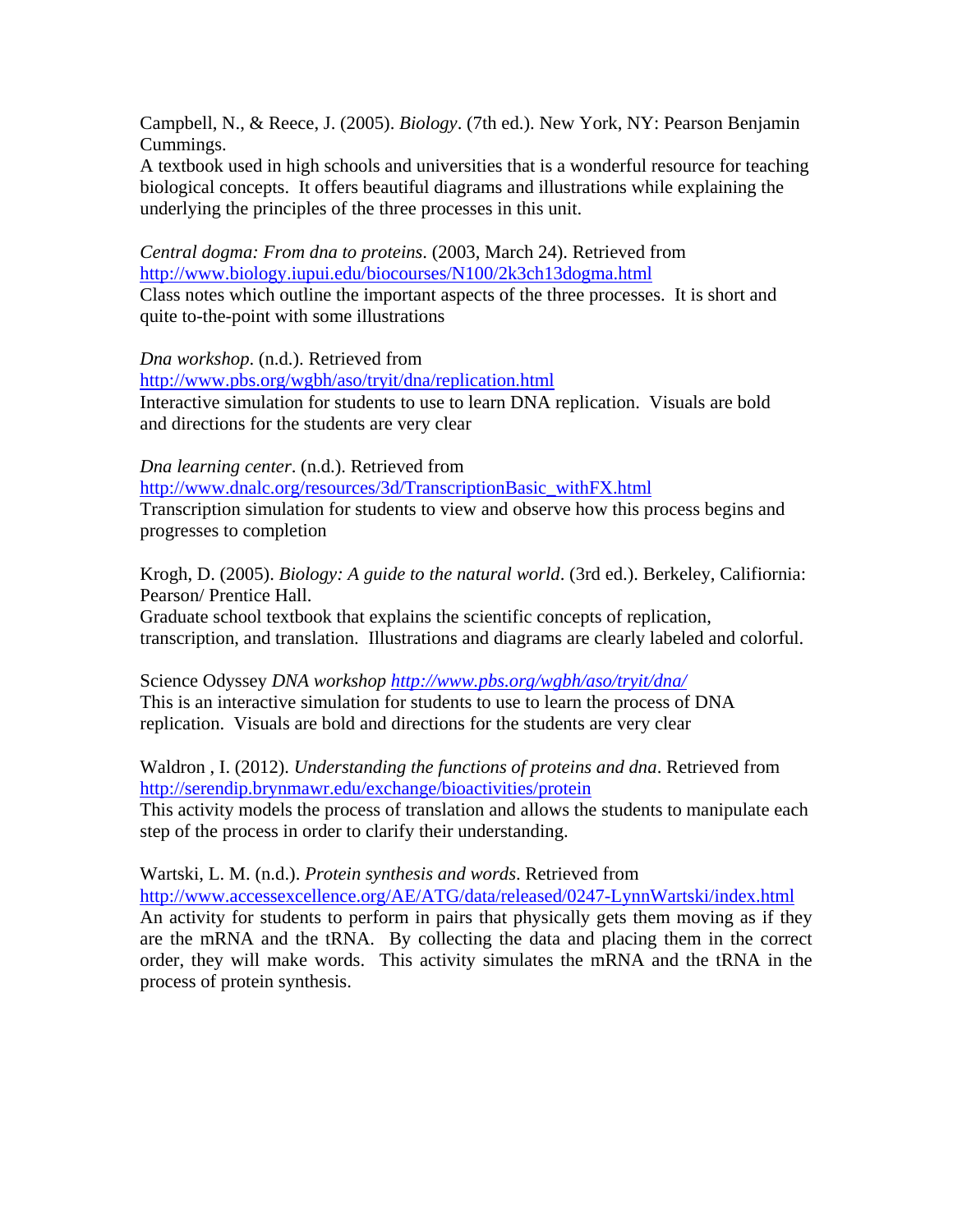## **Appendix**

## MAKING A MODEL OF THE DNA HELIX

The goal of this model is to use magnets that represent the 4 bases. By using the magnetic attraction created between two magnets of opposite poles, allows for the students to visualize how complementary base pairs are formed. I want the students to understand how cytosine pairs with guanine while adenine pairs with thymine.

This model can be made as a demonstration model or you may have students make their own models. The materials listed are for one model.

Materials: 40 small Styrofoam balls 100 toothpicks 20 sets of velcro 40 magnets (10 magnets should be slightly bigger than the other 30 representing guanine) Paint (blue, yellow, red, green, purple) Paintbrush

Preparation: Paint 24 styrofoam balls purple Leave 20 white

Magnets:

Before painting the magnets, make sure that you are painting the two sides which are polar opposite (N,S) and therefore have a strong magnetic attraction so that they attach. Paint one side of 10 magnets blue Paint one side of 10 magnets yellow Paint one side of 10 magnets green Paint one side of 10 magnets red (these should be the larger magnets) When dry, glue back part of Velcro to each of the white Styrofoam balls Glue the front part of the Velcro to the back of the each magnet (unpainted side)

Key:

Purple represents phosphate White represents sugar Blue represents adenine Yellow represents thymine Green represents cytosine Red represents guanine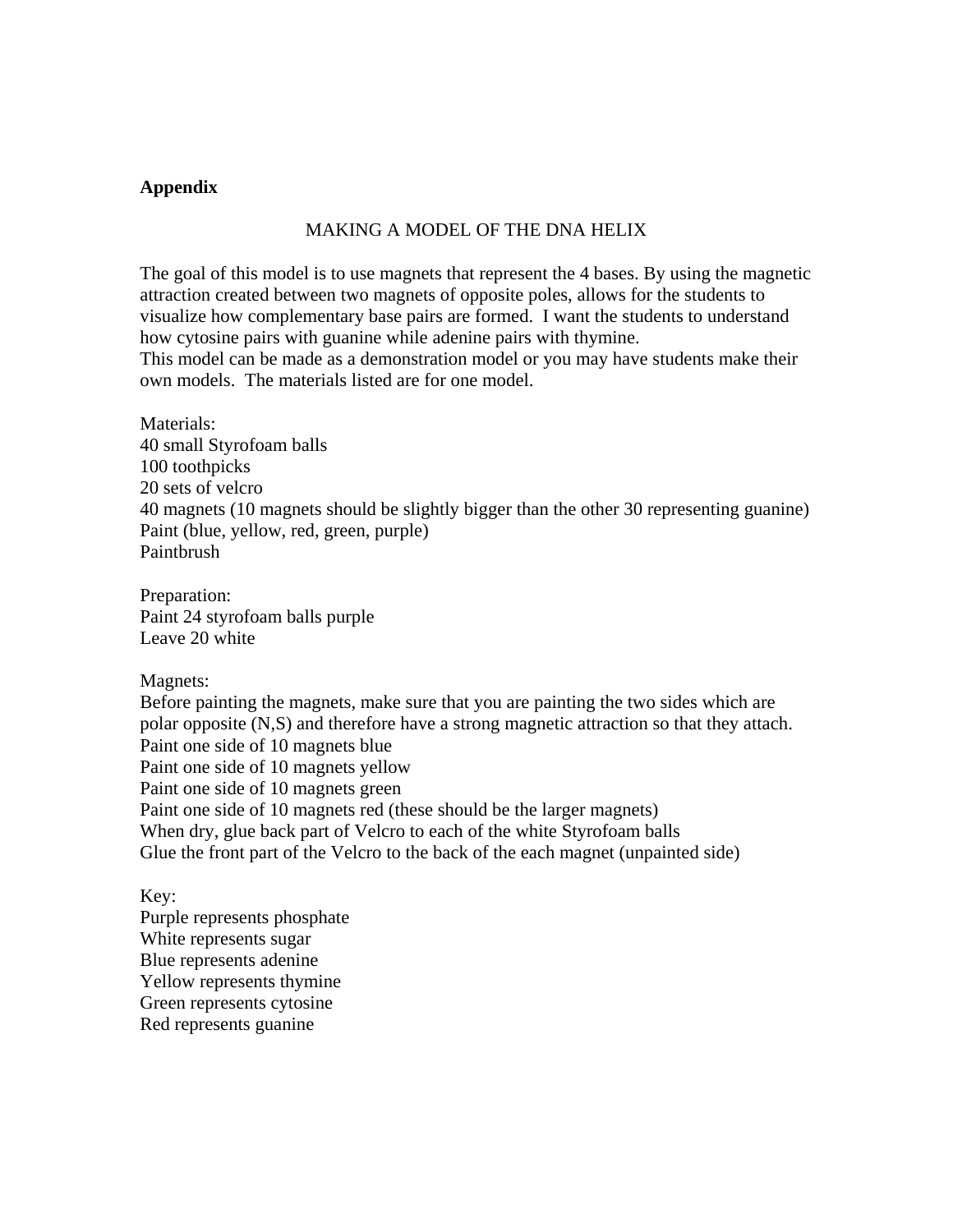## Making the model

Now it is time to build the model. The illustration is on the following page

## Right side of helix

Place a toothpick in purple phosphate ball on the bottom left side Attach it to the top right side of the white sugar ball. Place a toothpick in the bottom right side of the white ball. On the opposite end of the toothpick attach a purple phosphate ball Place a toothpick on the bottom left side of the purple phosphate ball Attach the white ball on the opposite end. Continue the building this side down. See illustration.

Left side of helix

Place a toothpick in purple phosphate ball on the bottom right side Attach it to the top left side of the white sugar ball. Place a toothpick in the bottom left side of the white ball. On the opposite end of the toothpick attach a purple phosphate ball Place a toothpick on the bottom right side of the purple phosphate ball Attach the white ball on the opposite end. Continue the building this side down. See illustration.

Take a magnet and glue one side of the Velcro to the magnet and glue the other side to the left side of the white ball on the right side and to the right side of the white ball on the left side. Let dry.

The magnetic force of the two base magnets will connect the two magnets (bases) together.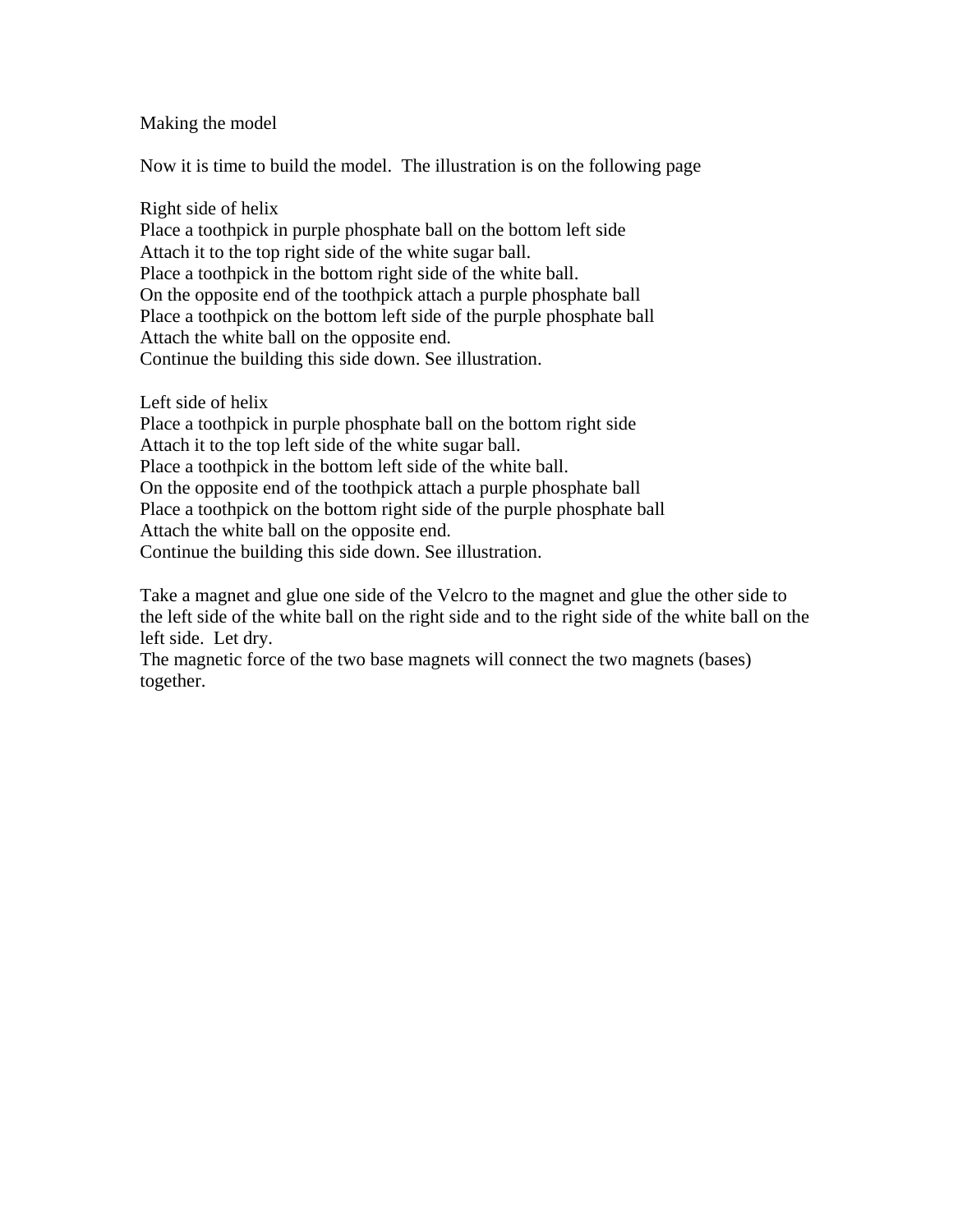



Magnets will attract and<br>attach to each other